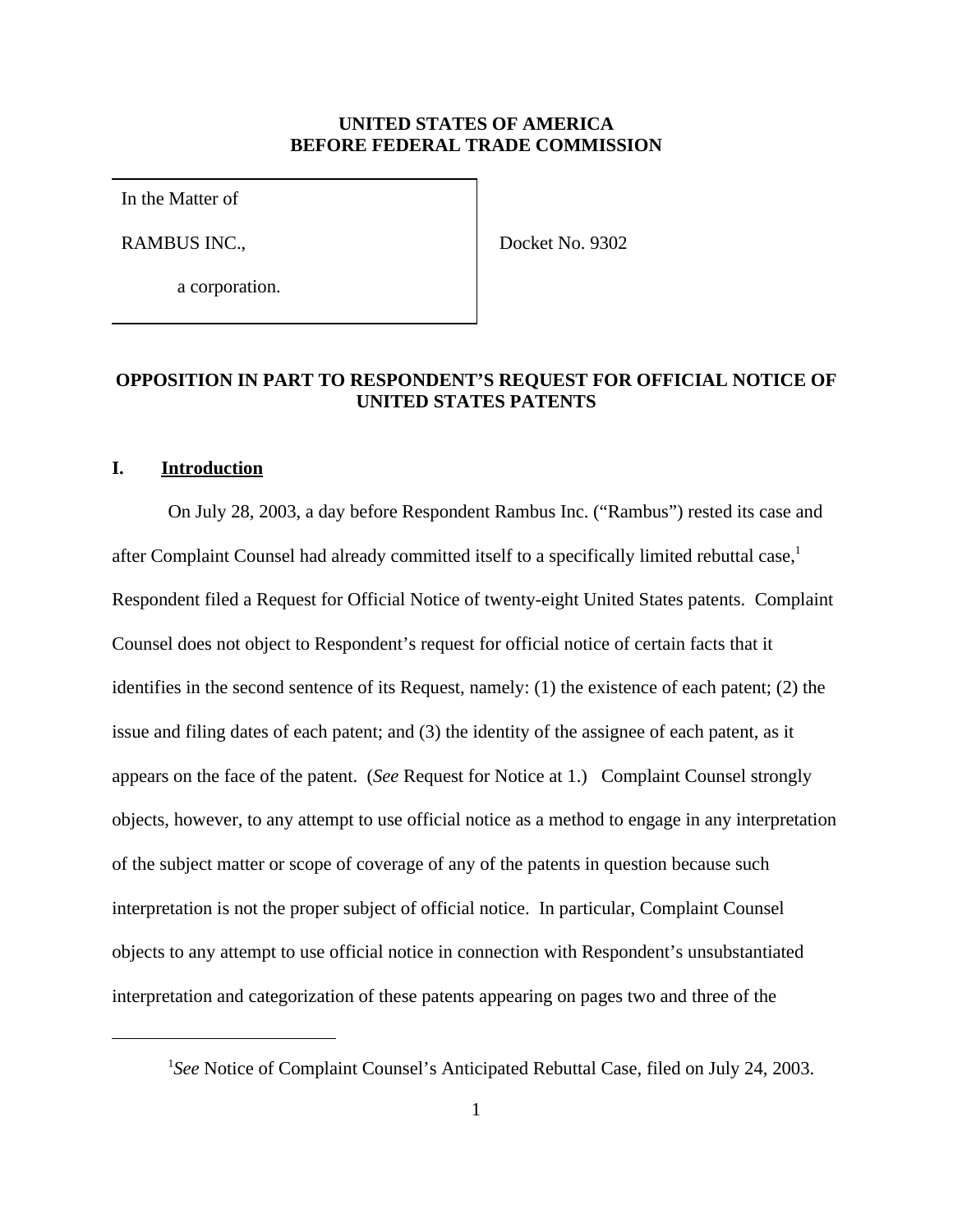Request for Official Notice.

Complaint Counsel further objects to Respondent's untimely and inappropriate attempt to use official notice to seek admission of the patents into evidence. Respondent's attempt to introduce into evidence a stack of 28 patents, that "aren't tethered to witnesses" (Perry, Tr. 11,385) on the afternoon before Respondent rested its case and after Complaint Counsel had already filed its Notice of Anticipated Rebuttal Case, raises the same fairness and due process issues that Respondent raised when Complaint Counsel sought, unsuccessfully, to introduce exhibits as part of its rebuttal case.

#### **II. Argument**

## A. RAMBUS CANNOT REQUEST OFFICIAL NOTICE OF FACTS THAT EITHER CANNOT BE CHARACTERIZED AS COMMONLY ACKNOWLEDGED FACTS OR DO NOT FALL WITHIN THE SCOPE OF THIS AGENCY'S EXPERTISE.

 Commission Rule of Practice § 3.43(d) authorizes Your Honor to take official notice of a "material fact not appearing in evidence of record." The types of facts that are the proper subjects for official notice, however, are strictly limited to two categories. *See Sykes v. Apfel*, 228 F.2d 259, 272 (3d Cir. 2000). First, adjudicators can take official notice of "commonly acknowledged facts." *Id*. In the context of patents, examples of commonly acknowledged facts are the existence of a patent, when the Patent and Trademark Office granted the patent, and the list of publications on the patent's cover page. *See Hoganas AB v. Dresser Industries, Inc.*, 9 F.3d 948, 954 (Fed. Cir. 1994). Second, official notice allows the Commission to notice facts that it has established through its "accumulated knowledge and experience." *Manco Watch Strap Co*., 1962 WL 75828 (F.T.C.) at \*10 (Commission affirmed hearing examiner's use of official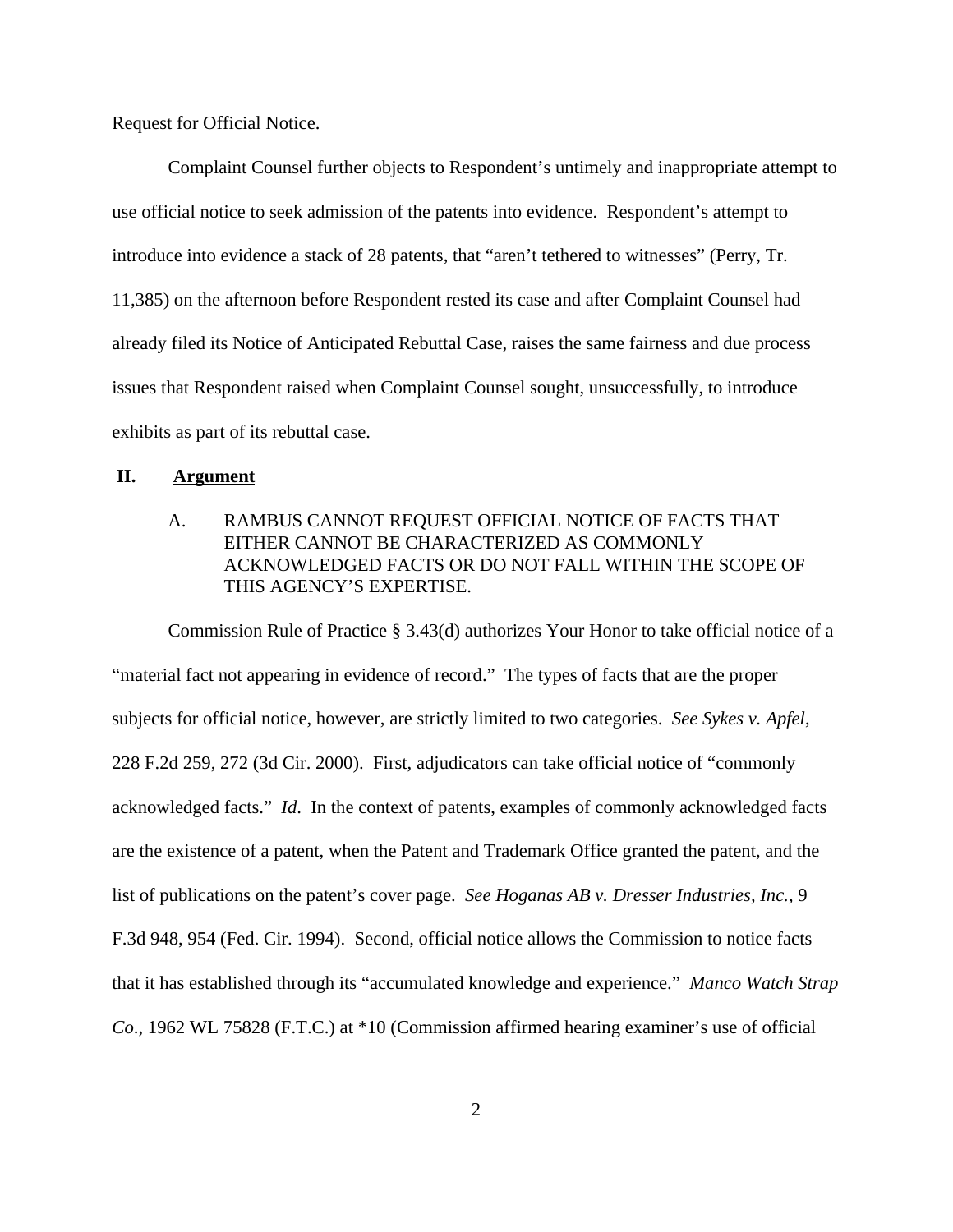notice of the fact that consumers prefer American goods over imports because "this is not a case of first impression; rather, it follows scores, if not hundreds, of others involving fundamentally the same general factual issues."); *accord, Dayco Corp. v. Federal Trade Comm'n*, 362 F.2d 180, 186 (6th Cir. 1966) (Sixth Circuit remanded case to the Commission for further proceeding because the noticed facts relating to the method of operation of a third party company "did not rest upon its 'accumulated knowledge' or its experience or expertise, but rather upon testimony of individual witnesses in a particular prior case.").

The difficulty in responding to Respondent's motion for official notice is that it is unclear what facts Respondent is requesting that Your Honor take notice of or what findings of fact it subsequently will request Your Honor to make.

On page one of its Request, in the second sentence, Respondent implies that it seeks official notice of the existence of these patents and the dates of filing and issuance. These facts appear to be commonly acknowledged facts as that term has been used in connection with patents, and thus within the appropriate scope of official notice. In that same sentence, Respondent implies that it seeks official notice of "all other material set forth on [the] face" of the patents. Request for Notice at 1. The request that Your Honor take official notice that certain specific words appear in the patent is unobjectionable, as it would also fall within the category of commonly acknowledged facts and thus within the appropriate scope of official notice. It is unclear, however, to what material Respondent refers. The only specific material identified in Respondent's Request for Notice relates to the identity of the assignee. Complaint Counsel does not oppose Respondent's Request for Official Notice insofar as such notice is limited to the existence of the patents, the dates of filing and issuance, and the identity of the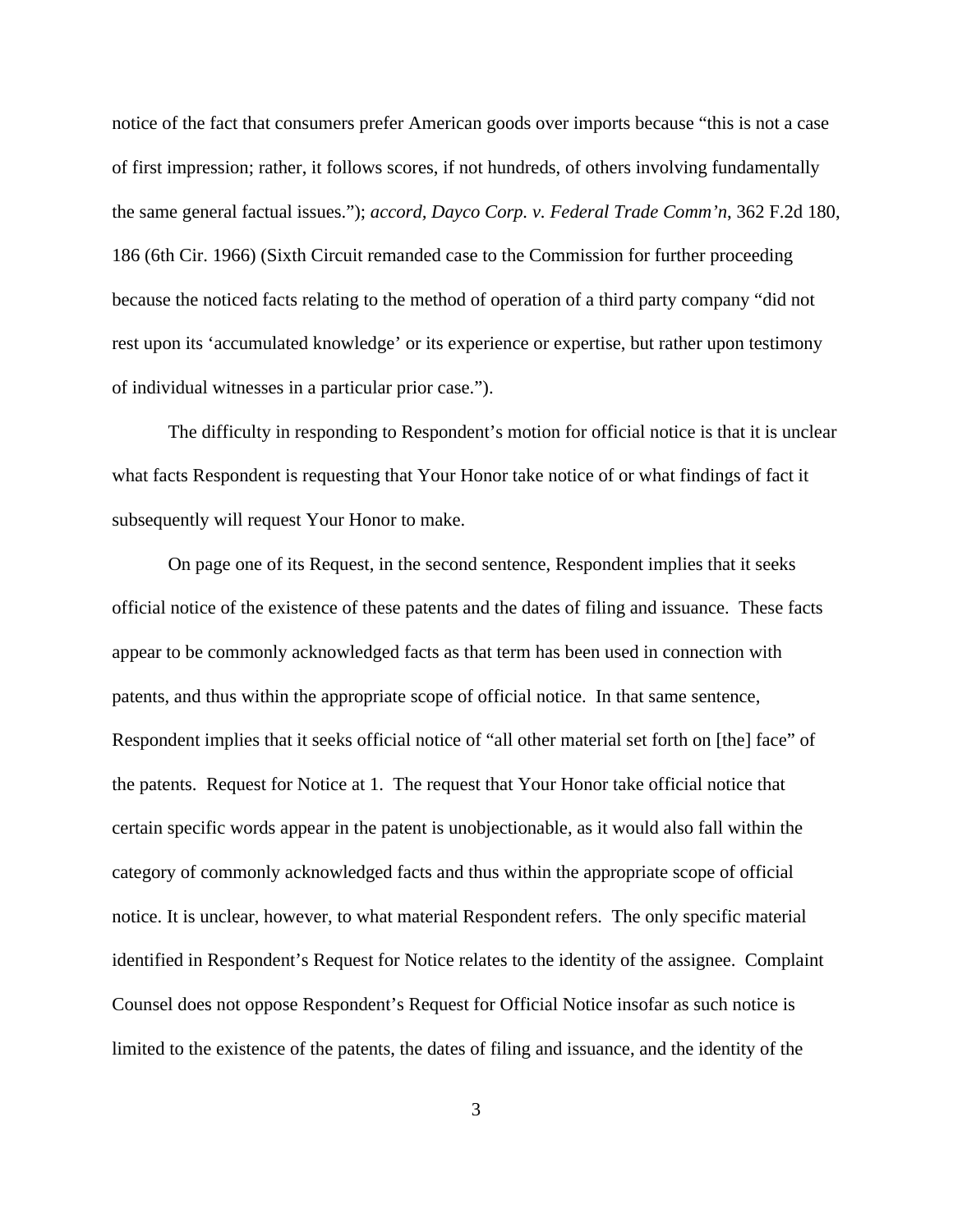assignee.

On page two of its Request for Official Notice, however, is a much more troubling statement. Respondent groups the twenty-eight patents at issue into three categories: (1) Micron's burst EDO patents; (2) various patents covering JEDEC standards; and (3) various Rambus patents. It is unclear whether Respondent is seeking official notice of its unilateral interpretation and categorization of these patents. If it is, Complaint Counsel strongly objects to any attempt to request Your Honor to accept and adopt this unsupported interpretation and categorization of these patents under the guise of official notice. The first two of these categories  $-$  so-called burst EDO patents and patents covering JEDEC standards<sup>2</sup>  $-$  are not commonly acknowledged facts, nor do they fall within the Commission's "accumulated knowledge and experience." Rather, such conclusions depend on complicated interpretation of patent claims containing specific and detailed technical terms. Such interpretation is appropriate only by a person reasonably skilled in the art of DRAM design, and requires a specific claims analysis (typically done in the form of a claims chart) following extensive review of the patent's prosecution history, the entirety of the specification and claims of the patent, and other sources such as technical dictionaries, treatises and articles that define how certain technical terms are commonly understood in the industry.<sup>3</sup> Indeed, Respondent's second category – various patents

<sup>2</sup>For example, Complaint Counsel does not object to official notice that a particular patent lists "Rambus, Inc." as the "Assignee."

<sup>3</sup> *See, e.g, Markman v. Westview Instruments, Inc.,* 52 F.3d 967, 986 (Fed. Cir. 1995) (en banc) (a claim term means "what one of ordinary skill in the art at the time of the invention would have understood the term to mean."); *Texas Digital Systems, Inc. v. Telegenix*, *Inc.*, 308 F.3d 1193, 1201 (Fed. Cir. 2002) (dictionaries, encyclopedias and treatises provide information on the meaning of claim terms in the pertinent art); *Vitronics Corp. V. Conceptronic, Inc.*, 90 F.3d 1576, 1582 (Fed. Cir. 1996) (a court looks to the claims, the specification and the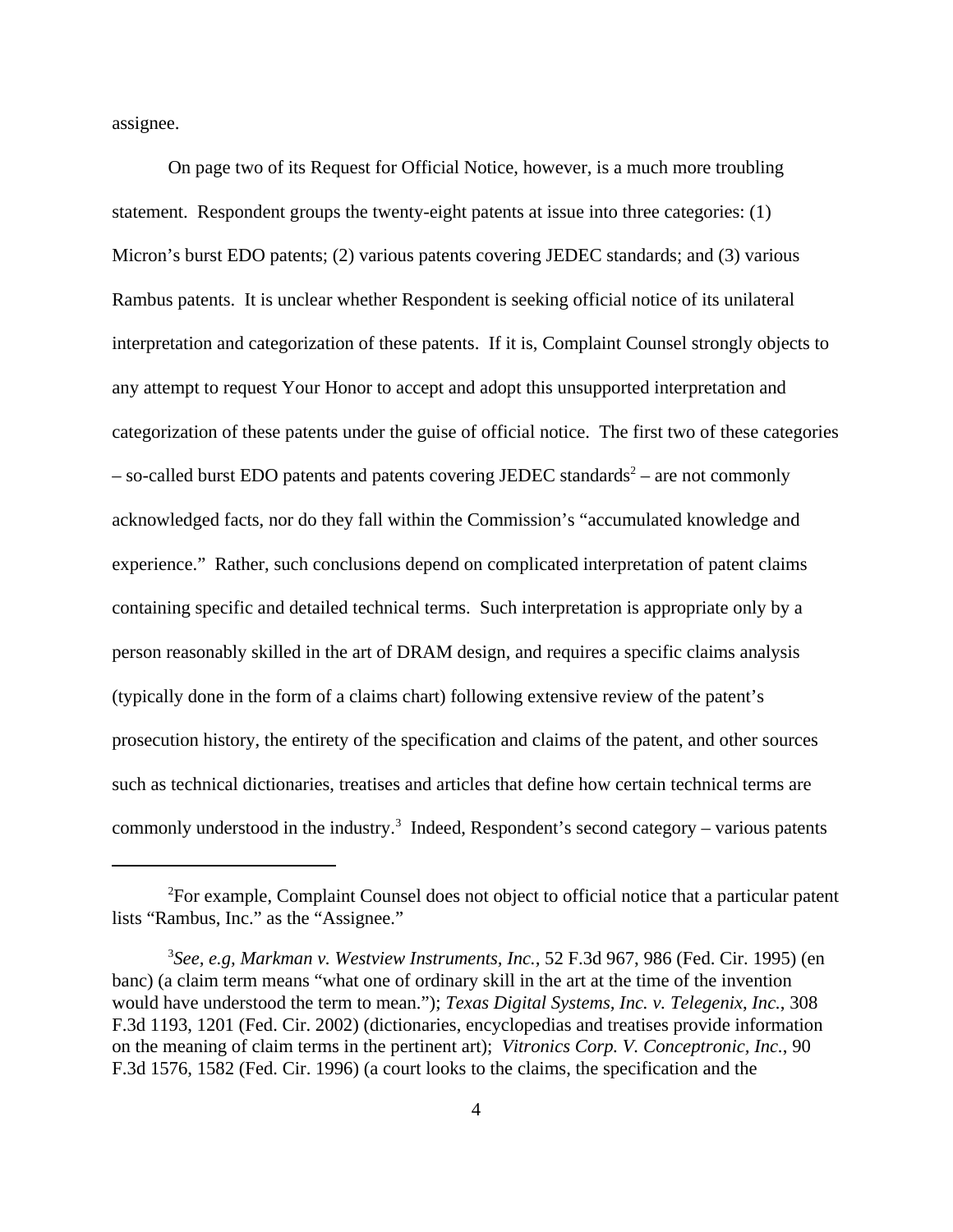covering JEDEC standards – is even more problematic, in that it would also require Your Honor to adopt, through the means of official notice, Rambus's interpretation of the technical content of JEDEC standards and its legal conclusion that certain claims cover the technical content of those standards.<sup>4</sup> Any attempt to seek official notice adopting or otherwise accepting Respondent's interpretation and categorization of these patents is, therefore, an inappropriate use of official notice.

## B. RAMBUS CANNOT REQUEST THE USE OF OFFICIAL NOTICE AS A MECHANISM BELATEDLY TO ADMIT DOCUMENTS INTO THE EVIDENTIARY RECORD.

Respondent's Request for Notice discusses only official notice. In the proposed order attached to its Request for Official Notice, however, Respondent has added a separate, critical request: that the identified patents be admitted into evidence as trial exhibits. *See* [Proposed] Order Granting Respondent Rambus Inc.'s Req. For Official Notice at 1. Complaint Counsel objects to this request as untimely, an improper use of official notice, and for failure to establish relevance.

On August 1, 2003, Complaint Counsel sought to introduce 19 documents into evidence as part of its rebuttal case. Respondent objected on grounds of fairness, in part because they

prosecution history in construing the claims).

<sup>&</sup>lt;sup>4</sup>The danger of taking official notice of any aspect of these patents that involves interpretation is demonstrated by Micron's 5,598,376 patent. Respondent characterizes this as a "burst EDO" patent. Request for Notice at 2. Brian Shirley testified, however, that the '376 patent related to a specific write enable circuit. (Shirley, Tr. 4179-84.) He further testified that none of Micron's internal specifications for burst EDO, SDRAM, or DDR SDRAM requires a write enable circuit. (Shirley, Tr. 4184-86.) Mr. Shirley's testimony is at odds with Rambus's asserted characterization of the '376 patent. In light of Mr. Shirley's testimony, any request for Your Honor to adopt, by means of official notice, Rambus's interpretation of this patent as a burst EDO patent would be a highly inappropriate use of official notice.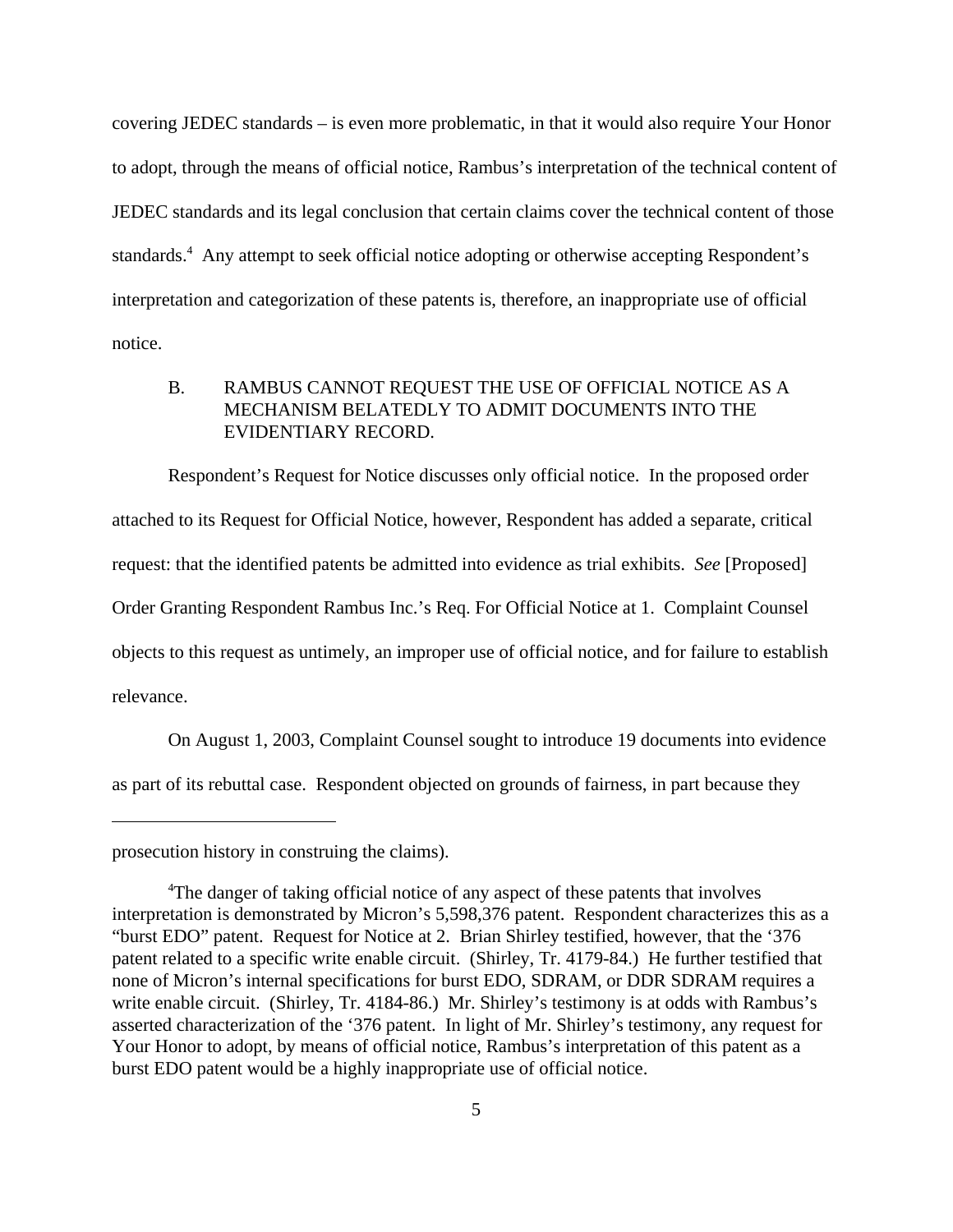were offered at the end of trial and in part because the documents "aren't tethered to witnesses." (Perry, Tr. 11,385.) Respondent also protested that, because of the late date at which these documents were being offered, they would have no opportunity to cross examine witnesses with respect to these documents. (Perry, Tr. 11,195 ("We anticipate offering strong opposition to this, Your Honor. We can't cross-examine an exhibit."); Stone, Tr. 11,239 ("I object. I object. We have no ability to cross-examine anybody about this document when they bring it in through their last witness who never saw it at the time it was prepared. I object to the document. It's improper. It's not within the scope of proper rebuttal.").) Despite the fact that the documents were offered in rebuttal to specific testimony of Rambus's witnesses,<sup>5</sup> the documents in question were all created and produced by Rambus and therefore constituted party admissions, and that Rambus didn't produce a number of the documents in question to Complaint Counsel until June 23, 2003, nearly a year after Complaint Counsel served its document request on Rambus and just one week before Complaint Counsel rested its case in chief, the Court nevertheless upheld Respondent's objection and ruled that the documents would not be entered into evidence.

By contrast, Respondent does not seek to introduce documents of Complaint Counsel (which might be party admissions), but rather its own and third party patents. Respondent does not claim that the documents became relevant or important only after certain testimony; instead, it appears that Respondent intended to introduce these documents from the outset of the case.

<sup>&</sup>lt;sup>5</sup>The documents in question contained statements contrary to or inconsistent with the testimony of Dr. Farmwald, Dr. Rapp or Professor Teece. Complaint Counsel was unable to use the documents during trial after they became relevant because there was no indication that these witnesses had seen the documents in question and because Rambus made the strategic decision to shield from cross-examination at trial the most senior members of its management – namely, the Chairman of the Board, Mr. Davidow, the Chief Executive Officer, Mr. Tate and the President, Mr. Mooring.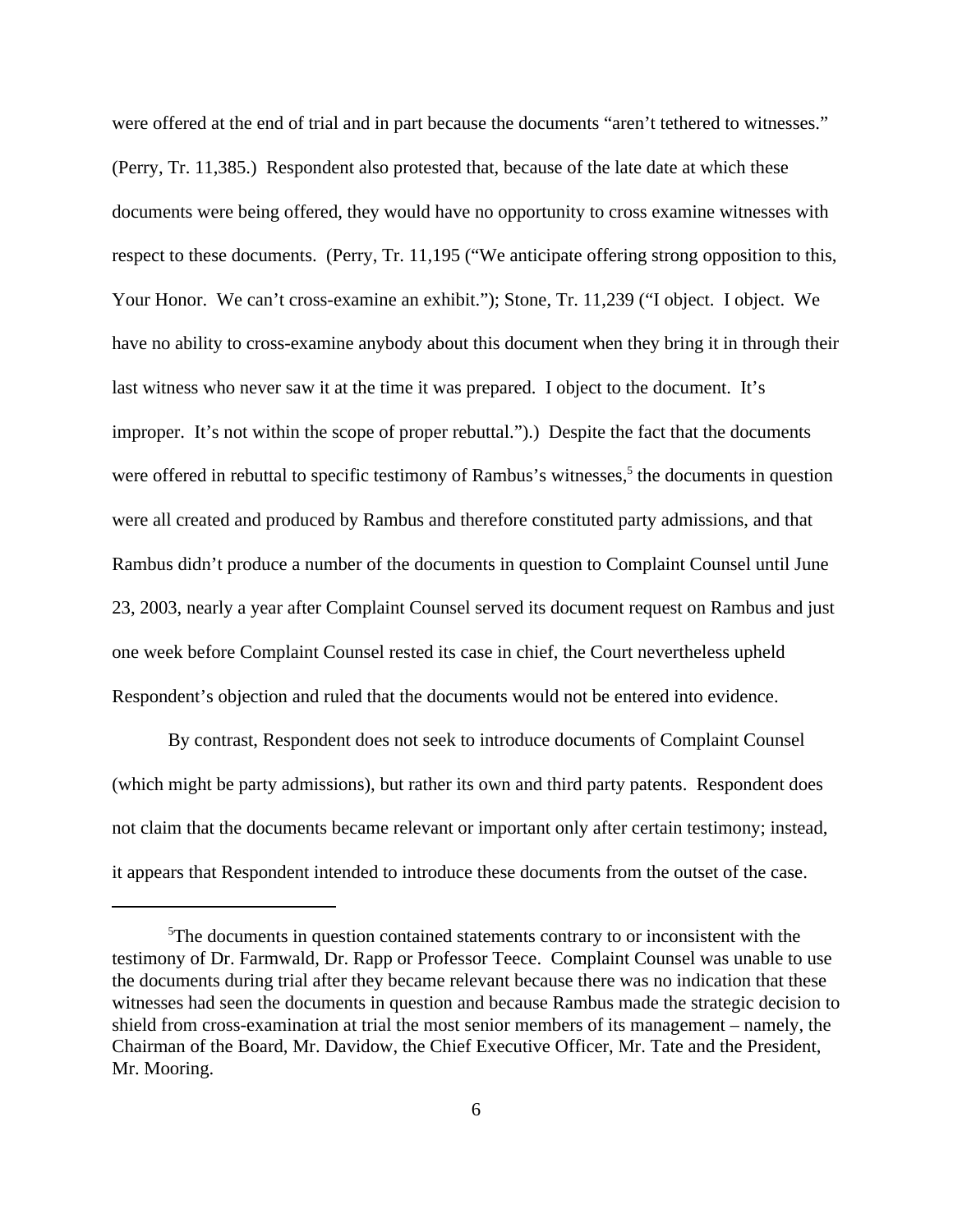Respondent chose to wait, however, until the afternoon before it rested to file its motion. By waiting until after all relevant witnesses had completed their testimony, and until after Complaint Counsel had already filed its Notice of Anticipated Rebuttal Case identifying its planned rebuttal witnesses and schedule, Respondent denied Complaint Counsel notice that these patents would be used in this manner. Complaint Counsel thus lost the opportunity to question Mr. Mark Kellogg, Mr. Gordon Kelley or Ms. Betty Prince with respect to the IBM and Texas Instruments patents contained in Respondent's list. Complaint Counsel did not realize at the time Mr. Brian Shirley testified that it would have to have him clarify the true scope and nature of an entire list of Micron patents. And when Respondent filed its motion, it was too late for Complaint Counsel to call Mr. Charles Donohoe, Senior Vice President and General Patent Counsel of Samsung (who was included on Complaint Counsel's Rebuttal Witness List), to testify with respect to the Samsung patents contained in Respondent's list. All of Respondent's complaints about not being able to respond to the documents offered by Complaint Counsel in its rebuttal case apply in reverse, but even more strongly, since the documents in question are not party admissions but rather third party documents.

Additionally, Complaint Counsel objects to the method by which Respondent seeks to introduce these documents into evidence. The doctrine of official notice is not a means to admit exhibits into evidence. Rather, official notice is defined as a method to recognize facts that are *outside* of the evidentiary record. *See Sykes*, 228 F.3d at 272 ("Office notice is the proper method for agency decisionmakers to apply knowledge *not included in the record*." [emphasis added]). Case law supports the official notice of certain carefully identified facts. *See Castillo-Villagra v. Immigration and Naturalization Service*, 972 F.2d 1017, 1028 (9th Cir. 1992) (Ninth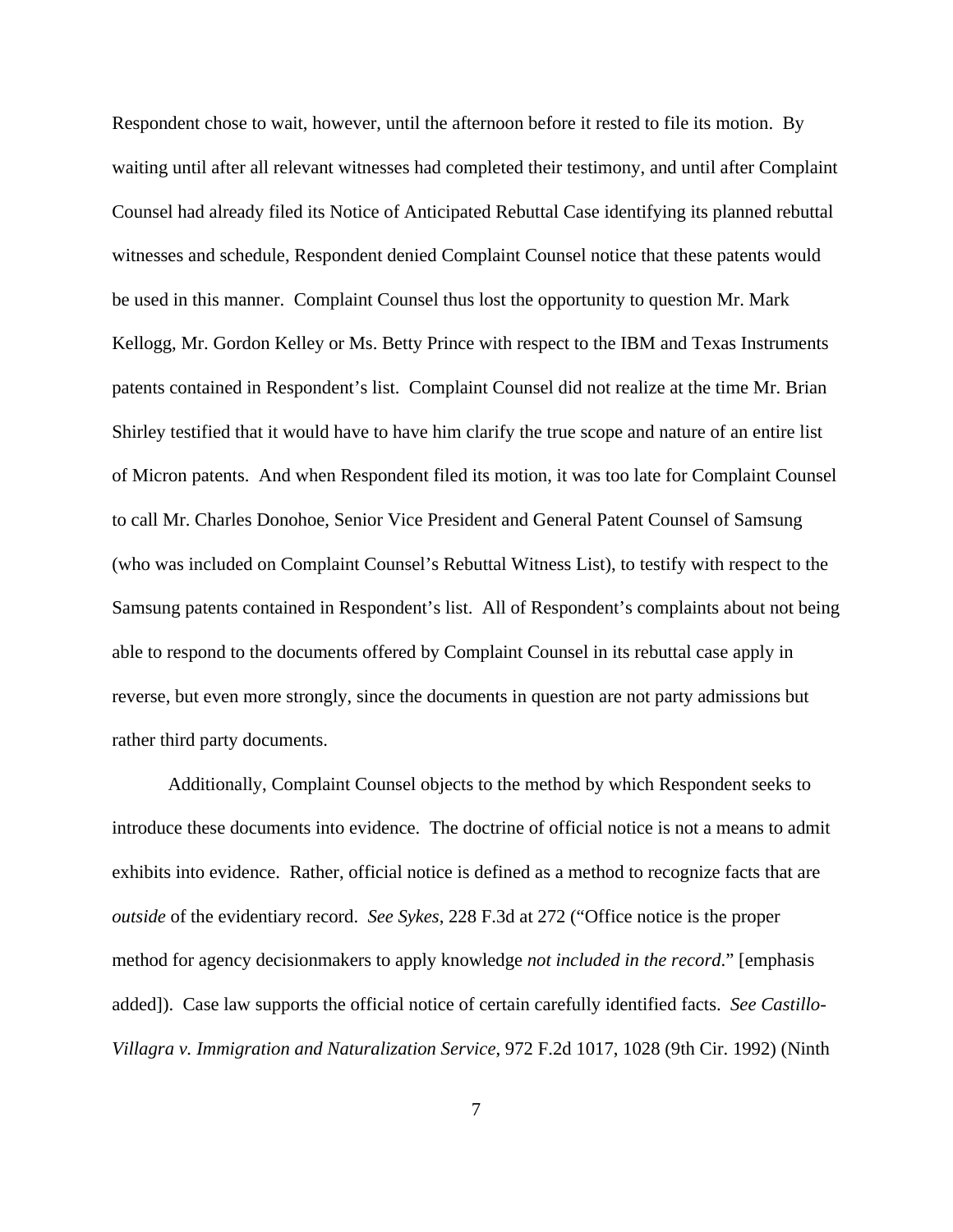Circuit affirmed the INS's official notice of the fact that a new president in Nicaragua had been elected; that a non-Sandinista coalition had gained the majority in parliament; and that the Sandinistas were no longer in power). This serves to put the opposing party on notice of what facts the moving party seeks to establish and provides the opposing party the opportunity to provide rebuttal evidence. Respondent's attempt to use official notice to move documents into evidence, so that they can then be used in support of various requested findings of fact that Complaint Counsel cannot anticipate, turns the doctrine of official notice on its head and deprives Complaint Counsel of any means to respond. Respondent should not be allowed to use official notice for this purpose.<sup>6</sup>

Respondent's attempt to offer into evidence its own Patent No. 6,591,353 at this time is particularly egregious. Mr. Craig Hampel is listed as one of the inventors on the patent. Respondent chose to wait until after he had testified to try to introduce it into evidence, however, thus ensuring that he could not be cross-examined on the patent. Instead, Respondent tried to offer testimony of their patent expert, Mr. Fliesler, with respect to this patent, although that patent was not covered in his expert report and Complaint Counsel had no notice that Respondent intended to offer any such testimony. This testimony was properly excluded. (See Tr., 8880-82.) Now, apparently in an effort to be able to cite to the patent directly for the

<sup>6</sup>Furthermore, Respondent has made no attempt to establish the relevance, if any, of the 28 patents on its list. Commission Rule 3.43(b)(1) permits evidence to be admitted only if it is relevant, material and reliable. At this time, the only means for Your Honor to determine whether the patents in question are in any way relevant to this proceeding is to engage in an analysis and interpretation of the language of the specification and claims. For all of the reasons set forth in Section II.A above, Respondent's request for Your Honor to engage in this type of implicit patent interpretation is wholly improper.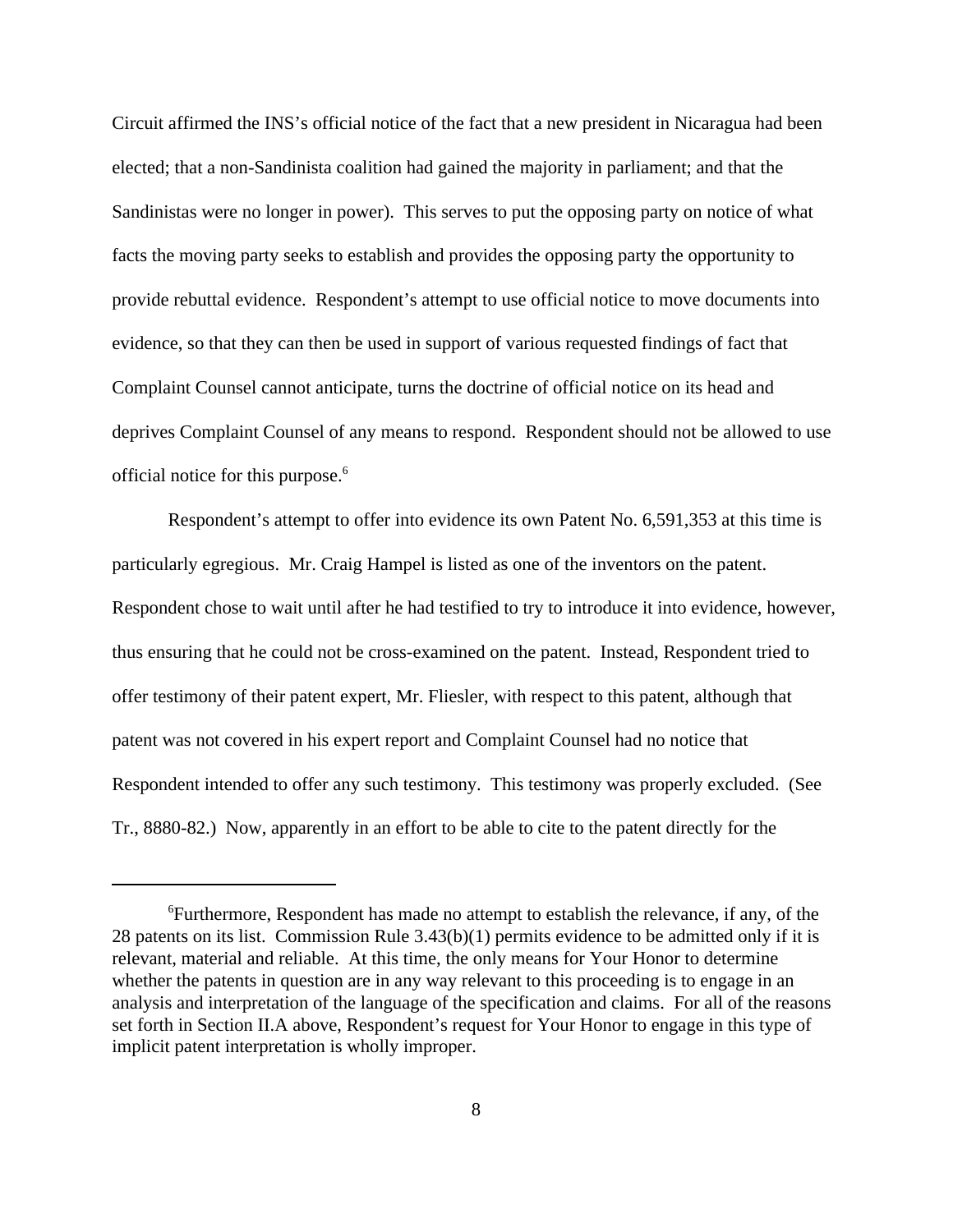propositions as to which its patent expert was not permitted to testify, Respondent seeks to have this patent admitted into evidence. The fundamental issue remains, however – this patent was not on Respondent's exhibit list, and Complaint Counsel had no prior notice that Respondent intended to attempt to use the patent in this manner. Furthermore, Respondent's purpose in having this patent admitted into evidence can only be to request that Your Honor do what Mr. Fliesler was prohibited from doing – namely, interpret the terms of the patent and reach specific conclusions. Such a result would be improper not only for all of the other reasons set forth above, but also because it would effectively nullify Your Honor's ruling at the time of Mr. Fliesler's testimony. Such a result would be grossly unfair to Complaint Counsel.

#### **III. Conclusion**

Even though there is no evidence in the record to support that these patents are relevant to this case, Complaint Counsel does not object to Respondent's request for official notice of three categories of indisputable facts: (1) the existence of twenty-eight United States patents; (2) their issue and filing dates; and (3) the identity of the assignee listed on the face of each patent. As explained above, however, any request for official notice beyond these specific facts would be improper. Complaint Counsel asks Your Honor to expressly limit any order granting Respondent's request for official notice to only the three categories of indisputable facts listed above.

Complaint Counsel strongly opposes Respondent's attempt belatedly and improperly to use a request for official notice as a back-door means to try to introduce the underlying patents into evidence. If Respondent wanted Your Honor to make findings of fact based on analysis and interpretation of the substance of the patents in question, it should have presented such evidence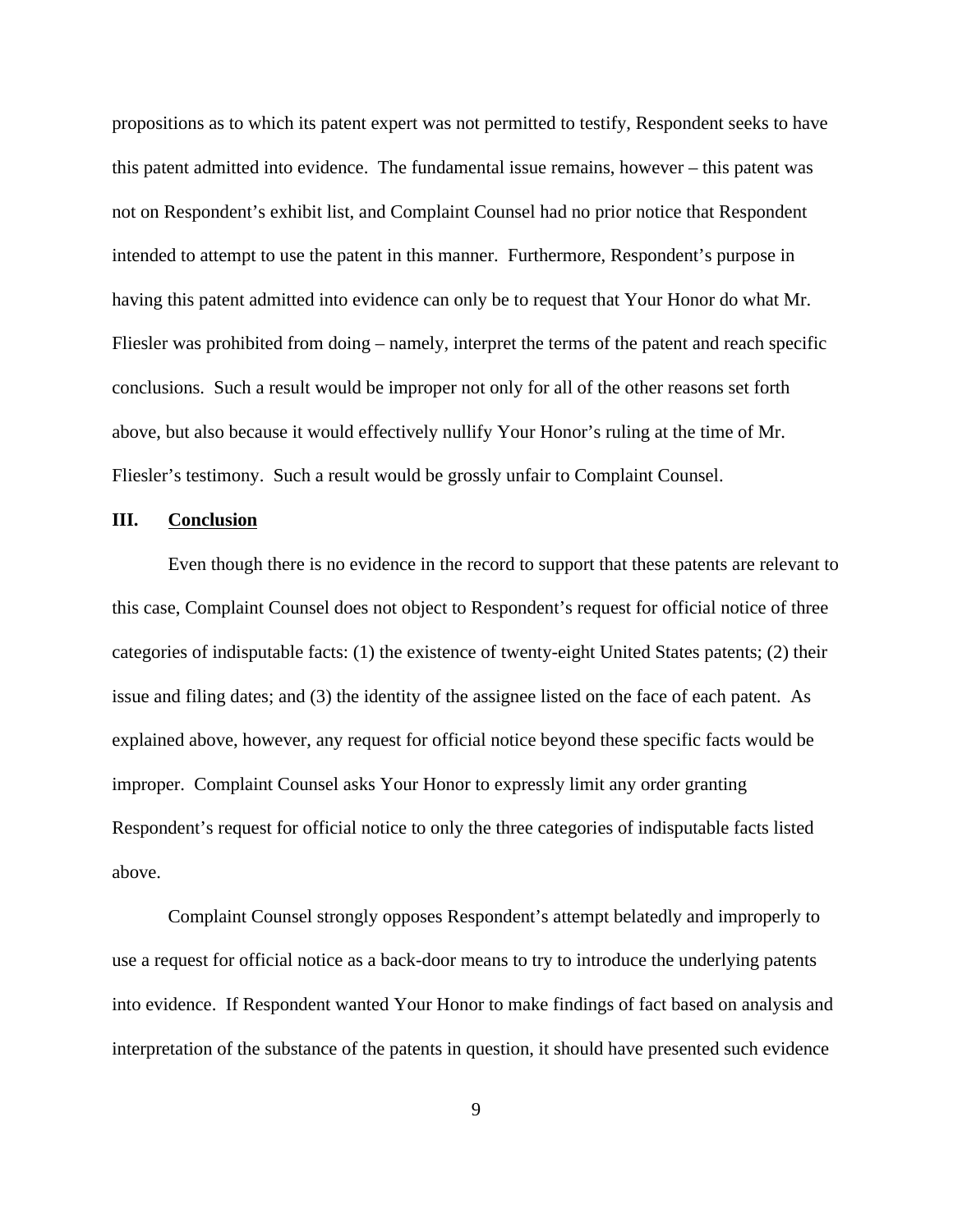at trial through knowledgeable witnesses on a timely basis, in order to provide Complaint Counsel with a reasonable opportunity to cross examine such witnesses and to present rebuttal evidence. Respondent's attempt to misuse a request for official notice for the purpose of belatedly slipping into evidence patents to which Respondent subsequently could cite without limitation would, if successful, cause substantial prejudice to Complaint Counsel. For the reasons set for above, Complaint Counsel respectfully urge that Respondent's request to have the 28 patents attached to its Request for Notice admitted into evidence be DENIED.

Respectfully Submitted,

\_\_\_\_\_\_\_\_\_\_\_\_\_\_\_\_\_\_\_\_\_\_\_\_\_\_

M. Sean Royall Geoffrey D. Oliver Cary E. Zuk

Of Counsel: Malcolm L. Catt Robert P. Davis Suzanne T. Michel Jerome Swindell John C. Weber

BUREAU OF COMPETITION FEDERAL TRADE COMMISSION WASHINGTON, D.C. 20580 (202) 326-3663 (202) 326-3496 (facsimile) Dated: August 5, 2003 COUNSEL SUPPORTING THE COMPLAINT